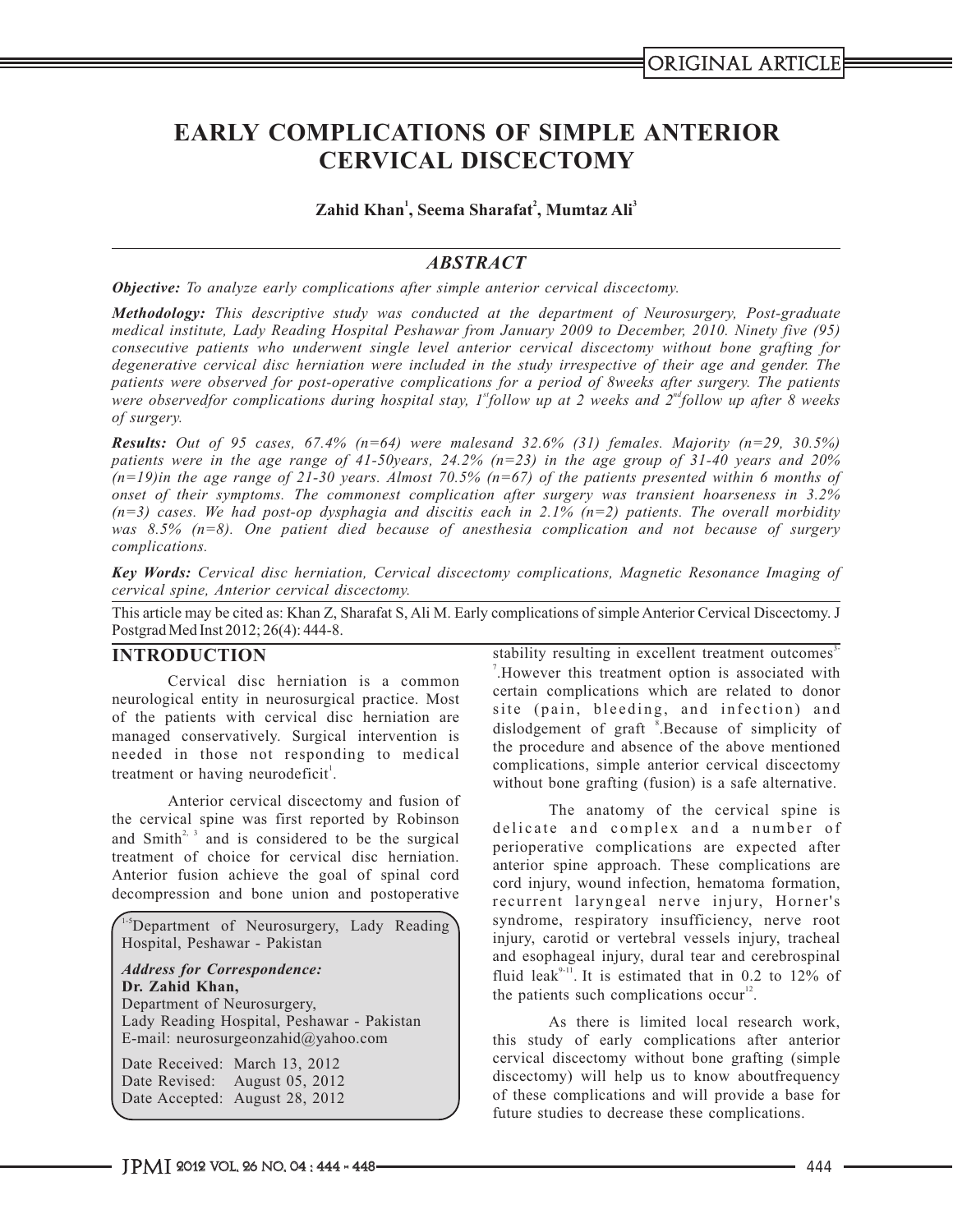This descriptive study was conducted at **RESULTS** the Department of Neurosurgery, Postgraduate Medical Institute, Lady Reading Hospital, We had total of 95 patients out of which Peshawar from January 2009 to December 2010. 64 (67.4%) were men and 31 (32.6%) women with Peshawar from January 2009 to December 2010. 64 (67.4%) were men and 31 (32.6%) were included patients of both genders who male to female ratio of 2.1:1 (Table 1). We included patients of both genders who undergone single level anterior cervical discectomy. without bone grafting for degenerative disc herniation and excluded patients who had<br>traumatic disc herniation, multiple level Majority of patients 29 (30.5%) were in the age<br>deconomistics disc hermistics resument disc range of 41-50 years, followed by 23 (24.2%) degenerative disc herniation, recurrent disc  $\frac{\text{range of 41-50 years, followed by 23 (24)}}{\text{patients in age group of 31-40 years (Table 1)}}$ herniation and/or discectomy with bone grafting.<br>After getting approval from the hospital ethical After getting approval from the hospital ethical We had  $67$  (70.5%) with duration of committee to conduct the study and taking symptoms less than six months and  $28$  (29.5%) informed consent, the medical record of patients with symptoms more than 6 months. who underwent simple anterior cervical discectomy was evaluated. The patients were observed for<br>early complications for a period of 8 weeks after hoarseness in  $3$  (3.2%) patients and dysphagia in 2 early complications for a period of 8 weeks after surgery. The patients were observed for these  $(2.1\%)$  only one patient  $(1.1\%)$  had superficial complications during hospital stay, 1st upafter 2 weeks and  $2^{nd}$  follow up after 8 weeks of found in 2 (2.1%) cases. One of our patients died surgery. The frequency of early complications was post-operatively because of anesthesia<br>calculated among the total cases operated with complication. The overall morbiditywas 8.5% (8) calculated among the total cases operated with complication. The overall morbiditywas 8.5% (8 contention cervical discectomy without bone graft. All patients) and mortality 1.1% (1 patient) but no anterior cervical discectomy without bone graft.All patients) and mortality 1.1% (1 patient) but no<br>information was entered into a proforma especially mortality because of surgery complication (Table 2 information was entered into a proforma especially designed for this purpose. The data was analyzed and 3).

**METHODOLOGY** by statistical program SPSS version 11.

The age of patients ranged from 16 to 70 years. The mean age was  $40.69 + 13.25$  years.

symptoms less than six months and  $28$  (29.5%)

wound infection and postoperative discitis was found in  $2(2.1\%)$  cases. One of our patients died

| Age (in years)  | <b>No. of Cases</b> | Percentage | Gender         |
|-----------------|---------------------|------------|----------------|
| $11-20$ years   | 08                  | $8.4\%$    | $Male = 03$    |
|                 |                     |            | Female = $05$  |
| $21 - 30$ years | 19                  | 20%        | $Male = 06$    |
|                 |                     |            | Female $= 13$  |
| 31-40 years     | 23                  | 24.2%      | Male = $06$    |
|                 |                     |            | Female $= 17$  |
| $41-50$ years   | 29                  | 30.5%      | $Male = 10$    |
|                 |                     |            | $Female = 19$  |
|                 | 11                  | 11.6%      | $Male = 04$    |
| $51-60$ years   |                     |            | Female $=07$   |
|                 | 05                  | $5.3\%$    | $Male = 02$    |
| $61-70$ years   |                     |            | Female $= 0.3$ |

**Table 1: Demographic Characteristics of Patients (n=95)**

|  |  | <b>Table 2: Postoperative Complications</b> |
|--|--|---------------------------------------------|
|--|--|---------------------------------------------|

| Complication                | <b>No of Cases</b> | $\%$ age |
|-----------------------------|--------------------|----------|
| Hoarseness                  | 03                 | $3.2\%$  |
| Dysphagia                   | 02                 | $2.1\%$  |
| Superficial wound infection | 01                 | $1.1\%$  |
| <b>Discitis</b>             | 02                 | $2.1\%$  |
| Total morbidity             | 08                 | $8.5\%$  |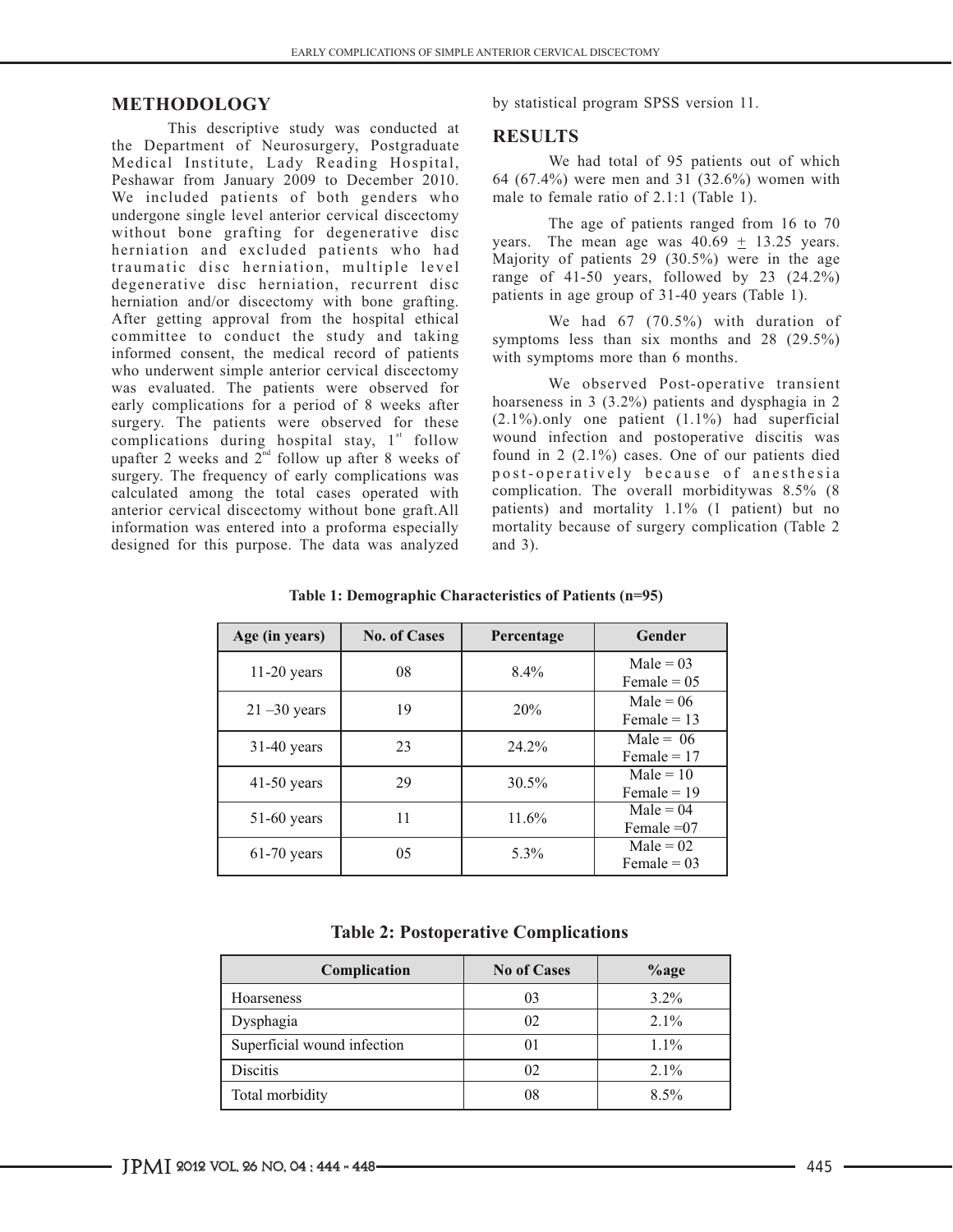| <b>Follow up visit</b>          | <b>Complications</b>        | No of patients |
|---------------------------------|-----------------------------|----------------|
| During hospital stay (2-3 days) | Hoarseness                  | 03             |
|                                 | Dysphagia                   |                |
| 2 Weeks postopretative          | Dysphagia                   |                |
|                                 | Superficial wound infection |                |
| 8 weeks postopretative          | <b>Discitis</b>             | 02             |

**Table 3: Follow up Visits: n= 8**

accepted technique for the treatment of symptomatic disc disease at the cervical spine<sup>13</sup>. We studied 95 patients operated for cervical disc and Injury to recurrent laryngeal nerve herniation through anterior approach.There were 64 resulting in hoarness is one of the established (67.4%) men and 31 (32.6%) women in our study. adverse events after anterior approaches to cervical

in men. This could be because men, being<br>dominant part of the society and are more prope to<br>likely mechanism of injury is from indirect stretch dominant part of the society and are more prone to<br>critical dominant part of the society and are more prone to<br>or focal pressure on the nerve. We had 3 (3.2%) spine abuse to full fill the family needs. They patients who developed transient hoarseness after<br>bring heavy weights on their heads and so prone patients who developed transient hoarseness after<br>themselves to early deconomics changes of the surgery. This was the most c themselves to early degenerative changes of the surgery. This was the most common complication themselves to early degenerative changes of the surgery. This was the most common complication 11 our study. In another study this complication because of more smoking, which is more common was 1.27%<sup>23</sup>. This could be because we adopted in men. These facts were also reflected in other right side approach in majori in men. These facts were also reflected in other right side approach in majority (93/95) of the cases in the right studies conducted in and this nerve is more prone to trauma on the right studies<sup>15,16</sup>. However some studies, conducted in and this nerve<br>developed countries published that disc hermitian side approach. developed countries published that disc herniation is more common in women  $17,18$ . The difference in Worsening of neurodeficit is one of the life style and habit of smoking in females may be common complications after anterior spine surgery.<br>the reason that cervical disc herniation is more But we had no such complication in our patients the reason that cervical disc herniation is more But we had no such complication in our patients.<br>
Sommon in female in some developed countries. The exact reason for this is not clear but could be

common in people during  $3<sup>rd</sup>$ ,  $4<sup>th</sup>$  and  $5<sup>th</sup>$  decades of the new states of the latter could be the reason that we common in pervice  $\frac{1}{16}$  in cervical spine. This may be because of more had no wound he life in cervical spine. This may be because of more had no wound hematoma in our patients, while degenerative changes of spine in these age some studies reported postoperative wound degenerative changes of spine in these age some studies reported postoperative wound<br>groups<sup>17,19</sup> This was also reflected in our study We hematoma in 1.3% cases which needed groups<sup>17,19</sup>. This was also reflected in our study. We operated on patients with the age range from  $16-70$ years with mean age 40.69 years. There were Postoperative spine infection is infrequent 24.2% patients in the  $4<sup>th</sup>$  and 30.5% in the  $5<sup>th</sup>$ 24.2% patients in the 4<sup>th</sup> and 30.5% in the 5<sup>th</sup> due to rich blood supply of the vertebrae and decade of life. So, most of our patients (54.7%) prophylactic use of antibiotic We had two (2.2%) decade of life. So, most of our patients  $(54.7%)$  prophylactic use of antibiotic. We had two  $(2.2%)$  were in these two decades. In one of the studies, national postophylactic negative discrimination and were in these two decades. In one of the studies, patients who developed postoperative discitis and mean age of the patients was  $36$  (range  $24-76$ ) one  $(1.1\%)$  superficial wound infection with the

symptom duration > 6 months is regarded as a infection rate is more  $(4.8\%)^{25,26}$ . These results are negative prognostic factor. This is also reported to almost identical to our study. In some studies these be true for cervical disc surgery<sup>21</sup>. Kwon JW and complications are lower  $(0.1\%)^{27}$ . In another study colleagues<sup>22</sup> studied the relation of duration of the reported disc space infection rate is 0.5% after colleagues<sup>22</sup> studied the relation of duration of the reported disc space infection rate is  $0.5\%$  after symptoms due to cervical disc herniation and their response to treatment. They concluded that patients was lower than our study. The reason may be who had duration of symptoms less than six because this study was conducted in developed months had better response to treatment than those who had more than six month of symptoms. In our difference between sample sizes may be another

**DISCUSSION** study, 70.5 % (67) of the patients had duration of Anterior cervical discectomy is an symptoms less than six months. Although, we did not include the response to treatment but it means that most of our patients would have better results.

Cervical disc herniation is more common<br>This could be because men being recurrent laryngeal nerve is rare and the most

The exact reason for this is not clear but could be Degenerative disc herniation is more because of not using bone graft and securing good in negative disc herniation is more egeneration. The latter could be the reason that we  $evacuation<sup>24</sup>$ .

mean age of the patients was 36 (range  $24-76$  one (1.1%) superficial wound infection with the vears)<sup>20</sup>. overall infection rate of 3.3%. The results vary in In surgery for lumbar disc degeneration, different studies. In some of the studies the complications are lower  $(0.1\%)^{27}$ . In another study anterior cervical discectomy<sup>28</sup>. The infection rate because this study was conducted in developed countries where infection rate is lower. The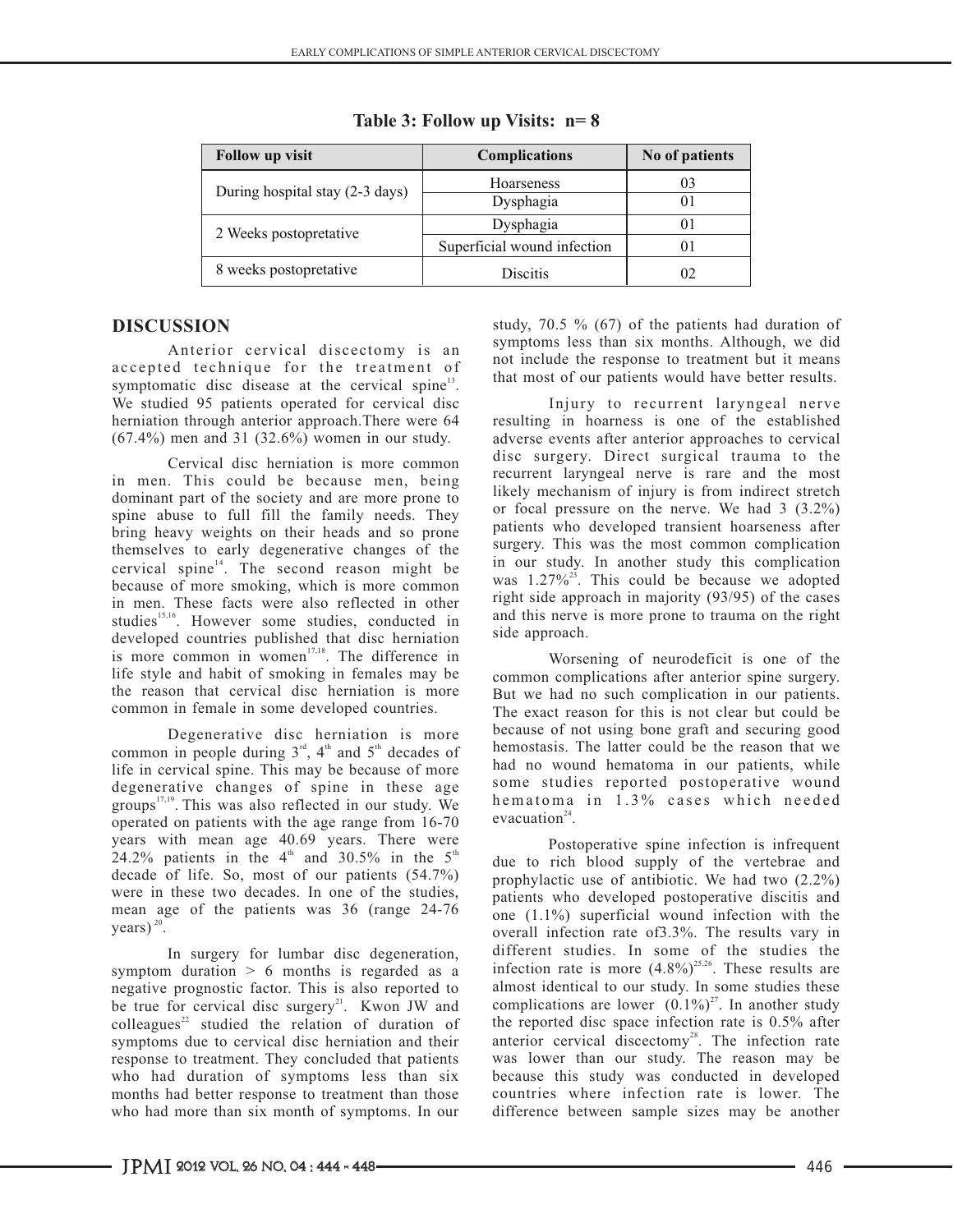explanation for this.

If we compare the overall morbidity, Bertalanffy<sup>21,24</sup> reported that it is  $10.8\%$  after simple anterior cervical discectomy. This is comparatively an old study with complication rate more than our study (8.5%), which means that these complications can further be reduced with improved surgical skills, good illumination and magnification.

No doubt the use of bony fusion with or without metal implants improve symptomatology with decreased spinal instability, however Postoperative morbidity is increased after anterior cervical discectomy and fusion. In one of the studies the complication rate after anterior spinalsurgery was  $29.5\%^{29}$ . Fountas<sup>27</sup> and colleagues studied 1015 patients who underwent anterior cervical discectomy with fusion and the overall morbidly in their study was 19.2%, which is more than double to our study. THIS means that simple anterior cervical discectomy is much safer.

### **CONCLUSIONS**

Weconcluded from this study that cervical disc herniation is more common in men and the common age group affected is 41-50 years. The overall morbidity after simple anterior cervical discectomy is 8.4 % which means simple anterior cervical discectomy without interbody fusion is reasonably a safe procedure with an acceptable operative morbidity and lack of mortality.

### **REFERENCES**

- PC, Pavlov P. Single or double-level anterior interbody fusion techniques for cervical Syst Rev 2004;4:CD004958.
- 2. Oktenoglu T, Cosar M, Ozer AF, Iplikcioglu C, Unfall 2011;149:683-7. Sasani M, Canbulat N, et al. Anterior cervical microdiscectomy with or without fusion.<br>2007;20:361-8.
- 3. Robinson RA, Smith GW. Anterolateral http://www.emedicine.medscape.com/physical<br>cervical disc removal and interbody fusion for medicine and rehabilitation cervical spondylo cervical disc removal and interbody fusion for medicine<br>cervical disc syndrome. Bull Johns Hopkins sis.html cervical disc syndrome. Bull Johns Hopkins Hosp 1955;96:223-4.
- 4. Aebi M, Zuber K, Marchesi D. Treatment of RN. Effect of spinal cord signal intensity cervical spine injuries with anterior plating. changes on clinical outcome after surgery for (Phila Pa 1976) 1991;16:38-45. Spine 2009;11:562-7.
- arthrodesis. J Bone Joint Surg Am factors. Skeletal Radiol 2007;36:431-6.

1990;72:1171-7.

- 6. Gore DR, Sepic SB. Anterior cervical fusion for degenerated or protruded discs: a review of one hundred forty-six patients. Spine (Phila Pa 1976) 1984;9:667-71.
- 7. Ahn JS, Lee JK, Kim JH. Comparative study of clinical outcomes of anterior cervical discectomy and fusion using auto bone graft or cage with bone substitute. Asian Spine J 2011;5:169-75.
- 8. Brown CA, Eismont FJ. Complications in spinal fusion. Orthop Clin North Am1998;29:679-99.
- 9. Shen FH, Samartzis D, Khanna N, Goldberg EJ, An HS. Comparison of clinical and radiographic outcome in instrumented anterior cervical discectomy and fusion with or without direct uncovertebral joint decompression. Spine J 2004;4:629-35.
- 10. Oslen MA, Nepple JJ, Riew KD, Lenke LG, Bridwell KH, Mayfield J, et al. Risk factors for surgical site infection following orthopaedic spinal operations. J Bone Joint Surg Am 2008;90:62-9.
- 11. Kilburg C, Sullivan HG, Mathiason MA. Effect of approach side during anterior cervical discectomy and fusion on the incidence of recurrent laryngeal nerve injury. J Neurosurg Spine 2006;4:273-7.
- 12. Sinkiewicz A, Harat M, Furtak J. Complications after surgery of the anterior 1. Jacobs WC, Anderson PG, Limbeek J, Willems cervical spine. Neurol Neurochir Pol PC. Pavlov P. Single or double-level anterior 1997;31:135-44.
	- 13. Hessler C, Boysen K, Westphal M, Regelsberger J. Functional and radiological outcome after ACDF in 67 cases. Z Orthop Unfall 2011;149:683-7.
	- 14. Al-Shatoury HAH, Galhom AA. Cervical spondylosis [Online]. 2009 [cited on 2009] May 24]. Available from URL:
	- 15. Chatley A, Kumar R, Jain VK, Behari S, Sahu changes on clinical outcome after surgery for Indications, techniques, and results. Spine cervical spondylitic myelopathy. J Neurosurg
- 5. Farey ID, McAfee PC, Davis RF, Long DM. 16. Kwon JW, Lee JW, Kim SH, Choi JY, Yeom Pseudarthrosis of the cervical spine after JS, Kim HJ, et al. Cervical interlaminar anterior arthrodesis: treatment by posterior epidural steroid injection for neck pain and nerve-root decompression, stabilization, and cervical radiculopathy: effect and prognostic